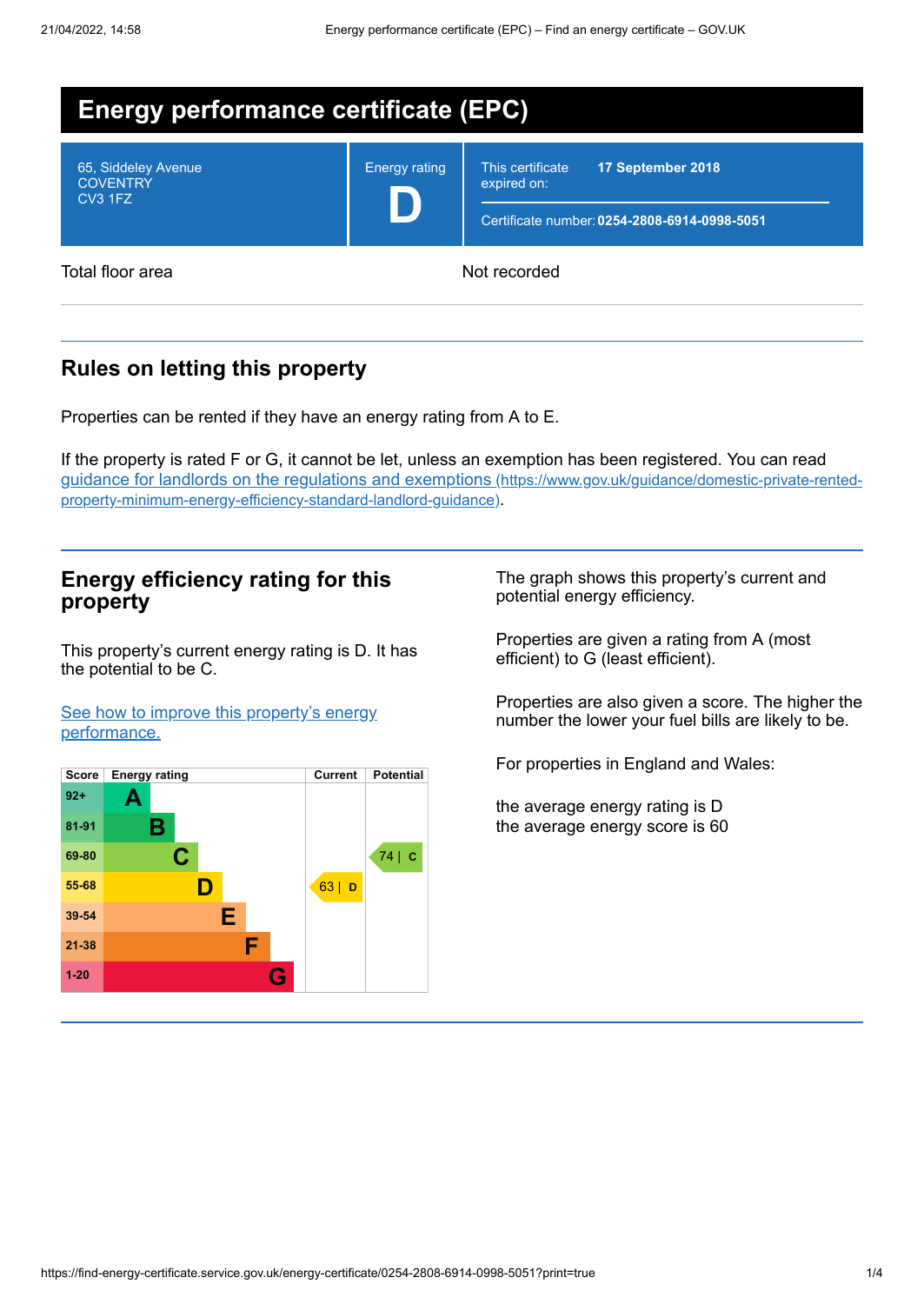# **Breakdown of property's energy performance**

This section shows the energy performance for features of this property. The assessment does not consider the condition of a feature and how well it is working.

Each feature is assessed as one of the following:

- very good (most efficient)
- good
- average
- poor
- very poor (least efficient)

When the description says "assumed", it means that the feature could not be inspected and an assumption has been made based on the property's age and type.

| <b>Feature</b>       | <b>Description</b>                          | Rating  |
|----------------------|---------------------------------------------|---------|
| Wall                 | Cavity wall, filled cavity                  | Good    |
| Roof                 | Pitched, 250 mm loft insulation             | Good    |
| Window               | Partial double glazing                      | Poor    |
| Main heating         | Boiler and radiators, mains gas             | Average |
| Main heating control | Programmer, TRVs and bypass                 | Poor    |
| Hot water            | Gas multipoint                              | Average |
| Lighting             | Low energy lighting in 30% of fixed outlets | Average |
| Floor                | Solid, no insulation (assumed)              | N/A     |
| Secondary heating    | None                                        | N/A     |

#### **Primary energy use**

The primary energy use for this property per year is 296 kilowatt hours per square metre (kWh/m2).

| <b>Environmental impact of this</b><br>property                                                        |                 | This property produces                                                                                                                                        | 3.9 tonnes of CO2 |
|--------------------------------------------------------------------------------------------------------|-----------------|---------------------------------------------------------------------------------------------------------------------------------------------------------------|-------------------|
| This property's current environmental impact<br>rating is D. It has the potential to be C.             |                 | This property's potential<br>production                                                                                                                       | 2.8 tonnes of CO2 |
| Properties are rated in a scale from A to G<br>based on how much carbon dioxide (CO2) they<br>produce. |                 | By making the recommended changes, you<br>could reduce this property's CO2 emissions by<br>1.1 tonnes per year. This will help to protect the<br>environment. |                   |
| Properties with an A rating produce less CO2                                                           |                 |                                                                                                                                                               |                   |
| than G rated properties.                                                                               |                 | Environmental impact ratings are based on<br>assumptions about average occupancy and                                                                          |                   |
| An average household<br>produces                                                                       | 6 tonnes of CO2 | energy use. They may not reflect how energy is<br>consumed by the people living at the property.                                                              |                   |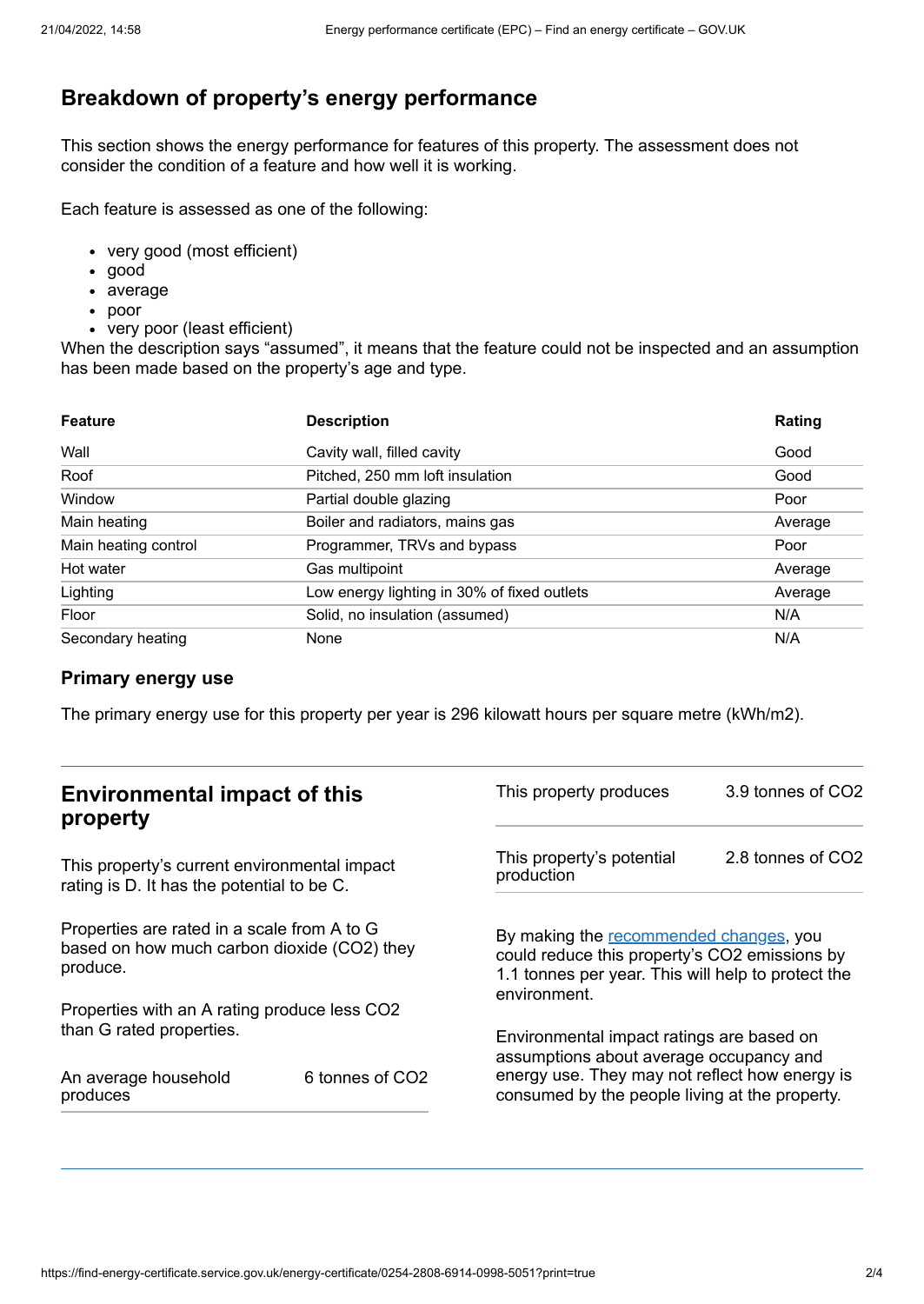# <span id="page-2-0"></span>**How to improve this property's energy performance**

Making any of the recommended changes will improve this property's energy efficiency.

If you make all of the recommended changes, this will improve the property's energy rating and score from D (63) to C (74).

| Recommendation                                                                                                                                                                                                                                                                                                                                                                                                                                                                                                                                                                                                                                                                                                                                                                                                                                                                                                                                         | <b>Typical</b><br>installation<br>cost | <b>Typical</b><br>yearly<br>saving |
|--------------------------------------------------------------------------------------------------------------------------------------------------------------------------------------------------------------------------------------------------------------------------------------------------------------------------------------------------------------------------------------------------------------------------------------------------------------------------------------------------------------------------------------------------------------------------------------------------------------------------------------------------------------------------------------------------------------------------------------------------------------------------------------------------------------------------------------------------------------------------------------------------------------------------------------------------------|----------------------------------------|------------------------------------|
| 1. Replacement of traditional light bulbs with energy saving recommended ones will<br>reduce lighting costs over the lifetime of the bulb, and they last up to 12 times longer<br>than ordinary light bulbs. Also consider selecting low energy light fittings when<br>redecorating; contact the Lighting Association for your nearest stockist of Domestic<br><b>Energy Efficient Lighting Scheme fittings.</b>                                                                                                                                                                                                                                                                                                                                                                                                                                                                                                                                       | Information<br>unavailable             | £20                                |
| 2. The heating system should have a room thermostat to enable the boiler to switch off<br>when no heat is required. A competent heating engineer should be asked to do this<br>work. Insist that the thermostat switches off the boiler as well as the pump and that<br>the thermostatic radiator valve is removed from any radiator in the same room as the<br>thermostat.                                                                                                                                                                                                                                                                                                                                                                                                                                                                                                                                                                            | Information<br>unavailable             | £34                                |
| 3. A condensing boiler is capable of much higher efficiencies than other types of<br>boiler, meaning it will burn less fuel to heat this property. This improvement is most<br>appropriate when the existing central heating boiler needs repair or replacement, but<br>there may be exceptional circumstances making this impractical. Condensing boilers<br>need a drain for the condensate which limits their location; remember this when<br>considering remodelling the room containing the existing boiler even if the latter is to<br>be retained for the time being (for example a kitchen makeover). Building Regulations<br>apply to this work, so your local authority building control department should be<br>informed, unless the installer is registered with a competent persons scheme{1}, and<br>can therefore self-certify the work for Building Regulation compliance. Ask a qualified<br>heating engineer to explain the options. | Information<br>unavailable             | £102                               |
| 4. A solar PV system is one which converts light directly into electricity via panels<br>placed on the roof with no waste and no emissions. This electricity is used throughout<br>the home in the same way as the electricity purchased from an energy supplier. The<br>British Photovoltaic Association has up-to-date information on local installers who are<br>qualified electricians and any grant that may be available. Planning restrictions may<br>apply in certain neighbourhoods and you should check this with the local authority.<br>Building Regulations apply to this work, so your local authority building control<br>department should be informed, unless the installer is registered with a competent<br>persons scheme{1}, and can therefore self-certify the work for Building Regulation<br>compliance. Ask a suitably qualified electrician to explain the options.                                                          | Information<br>unavailable             | f40                                |

## **Paying for energy improvements**

Find energy grants and ways to save energy in your home. [\(https://www.gov.uk/improve-energy-efficiency\)](https://www.gov.uk/improve-energy-efficiency)